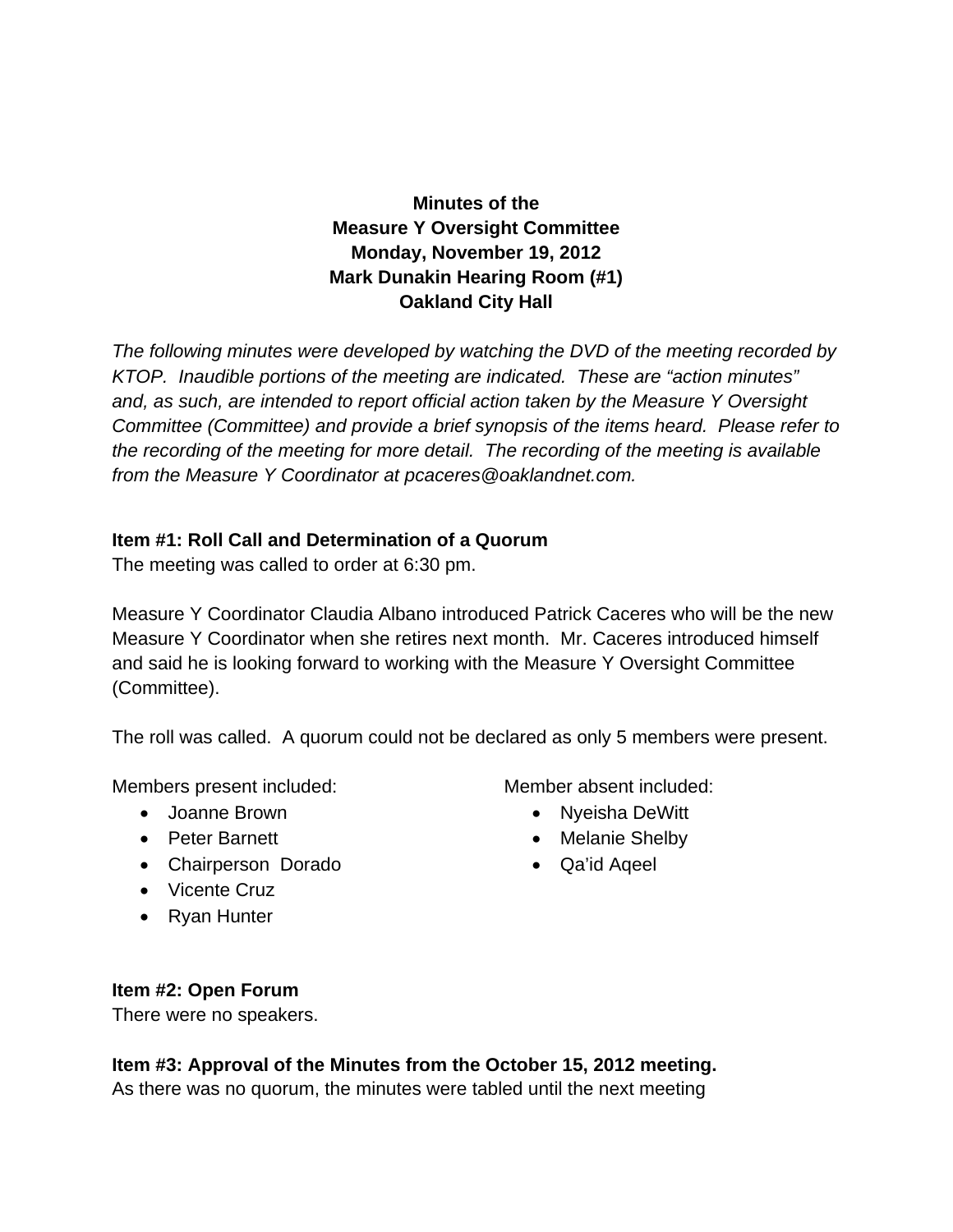## **Item #4: DHS Revenue & Expenditure Reports**

Priya Jagannathan gave the Revenue and Expenditure report for DHS violence prevention programs in July and August, 2012.

### **Item #5: OPD Revenue & Expenditure Reports**

Felicia Silva gave the Revenue and Expenditure report for OPD community policing programs for July and August, 2012.

- She mentioned that all the computers for the PSOs have been installed and the PSOs have been trained.
- OPD will be getting three vehicles assigned to Measure Y officers within the next few weeks. She was not sure if the Measure Y logo would be on the cars but will research the possibility.
- She will also inquire about the September training expenditures for the PSOs and provide a narrative explaining what they are for.
- Chairperson Dorado asked that there be more detail in the OPD Revenue and Expenditure reports**.**

### **Item #6: Breakdown of PSO Hours per OPD Payroll**

Felicia Silvia provided a report on the number of Measure Y hours PSOs worked during the third quarter of 2012, according to the OPD payroll system in the Bureau of Field Operations area: West.

- There are 520 total hours possible from July to September which is 40 hours per week for 13 weeks. For example, PSO Ruiz worked 420 hours of the 520 hours doing Measure Y work and 10 for holiday overtime.
- Members expressed the desire to know how many hours PSOs worked, total, not just charged to Measure Y. Ms Silva explained she only has access to the payroll data and can only provide the information inputted into the system, such as overtime, sick leave, holiday pay, etc. To get the operational side of the issue - where PSOs were and what they are doing - would require coordination with the Deputy Chiefs. She will discuss this with them and provide a quarterly report.
- It was noted that Officer Peridin worked 590 hours instead of 520 hours. How could he work more than the maximum number of hours with no overtime hours. Ms. Silva said she would look into this and report back.

#### **Item #7: Measure Y Funded OPD Mentoring Program**

Fire Chief Reed gave an overview of the outreach OFD is currently doing. She then introduced Firefighter Frank Mui who has developed a pilot mentoring program that won't be operational in every station, but will when it is fully up and running. Firefighter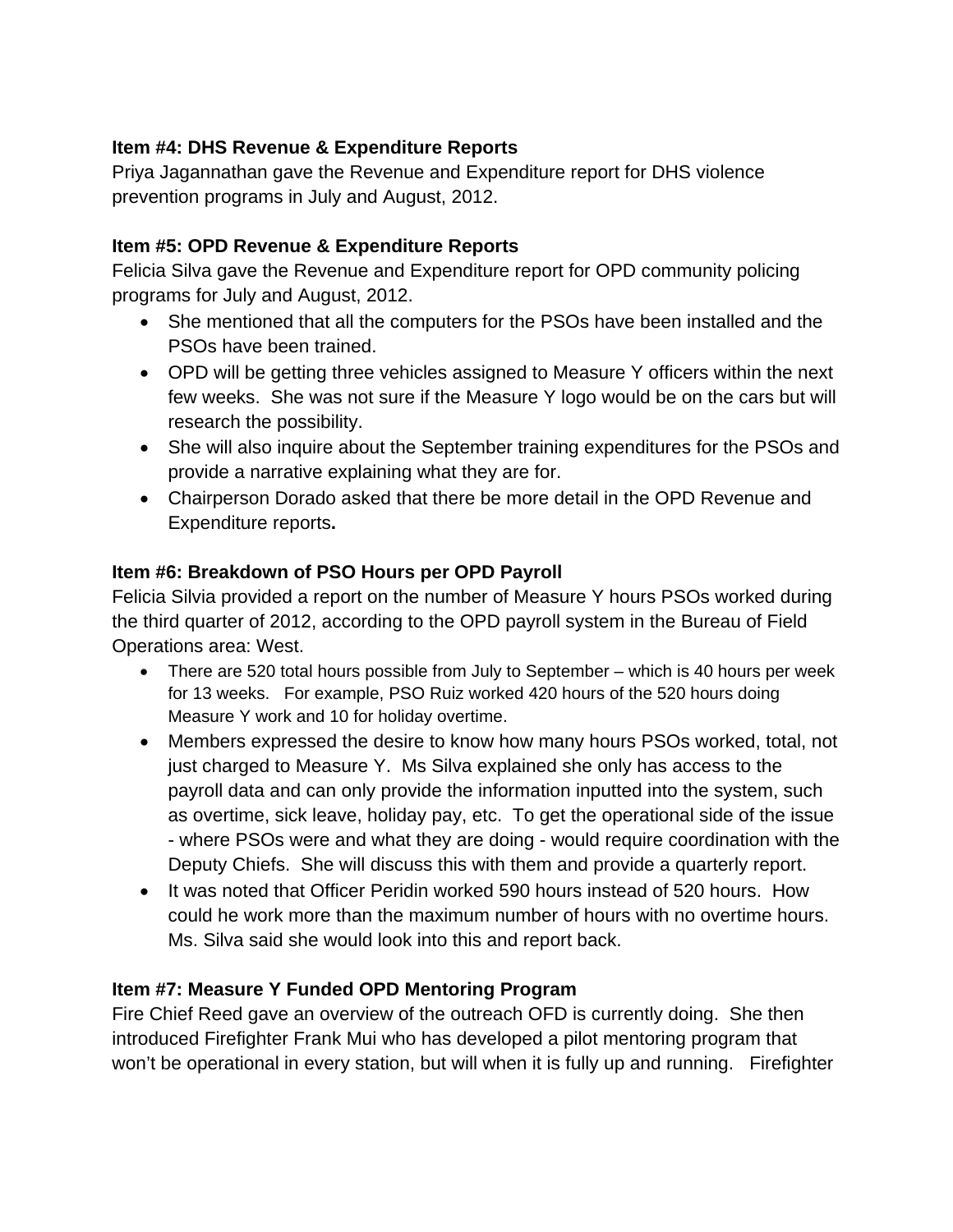Mui will provide an overview of the pilot mentoring program in writing to the Committee members' review.

- The official start state is January 19, 2013.
- The program is designed for youth 14-24 years old
- There will be a 6 month initial training program on how to function in a fire house, including fire safety, CPR, first aid, etc.
- After the initial training they are eligible to do a ride along, and will then be assigned to a mentor who is a firefighter who volunteers to work with them.
- OFD has joined up with an organization to help track the mentees' academic progress. They will meet with the instructor once a week for 3 hours and at the OFD Towner once a month for exercise.
- The program is in the development stage, and OFD is having a  $2<sup>nd</sup>$  round of interviews with possible candidates. The hope to have 20 students for the initial pilot program.
- For this to be a volunteer activity for firefighters it may be a labor issue that still needs to be worked out as this is an OFD sponsored program. Hopefully firefighters can be released while on duty to do this or receive overtime.
- OFD was encouraged by the Committee to coordinate this program with Measure Y funded groups.
- The Committee requested an update or progress report in writing in 90 days along with a presentation to the Committee.

## **Item #8: Update on the RFP Process**

Measure Y Coordinator, Claudia Albano reported on the results of the RFP process for the Measure Y Evaluator for 2013-15:

- Staff will be going to the Public Safety Committee on December  $11<sup>th</sup>$  to request permission to negotiate and execute a contract with Resource Development Associates (RDA).
- Two firms applied, and a panel of subject matter experts reviewed and rated the proposals with RDA receiving the higher score.

## **Item #9: Agenda Building**

The following items were suggested:

- Update on the negotiation process for the evaluation contract with RDA
- Ask if the Chief of Police could attend either the January or February, 2013 meeting so he can hear the presentation of the community policing expert Member Barnett will be inviting, pending the Chief's availability. Members of the Community Policing Advisory Board should also be invited to this meeting**.**
- Ceasefire update from Captain Armstrong and Reygan Harmon from the Mayor's Office.